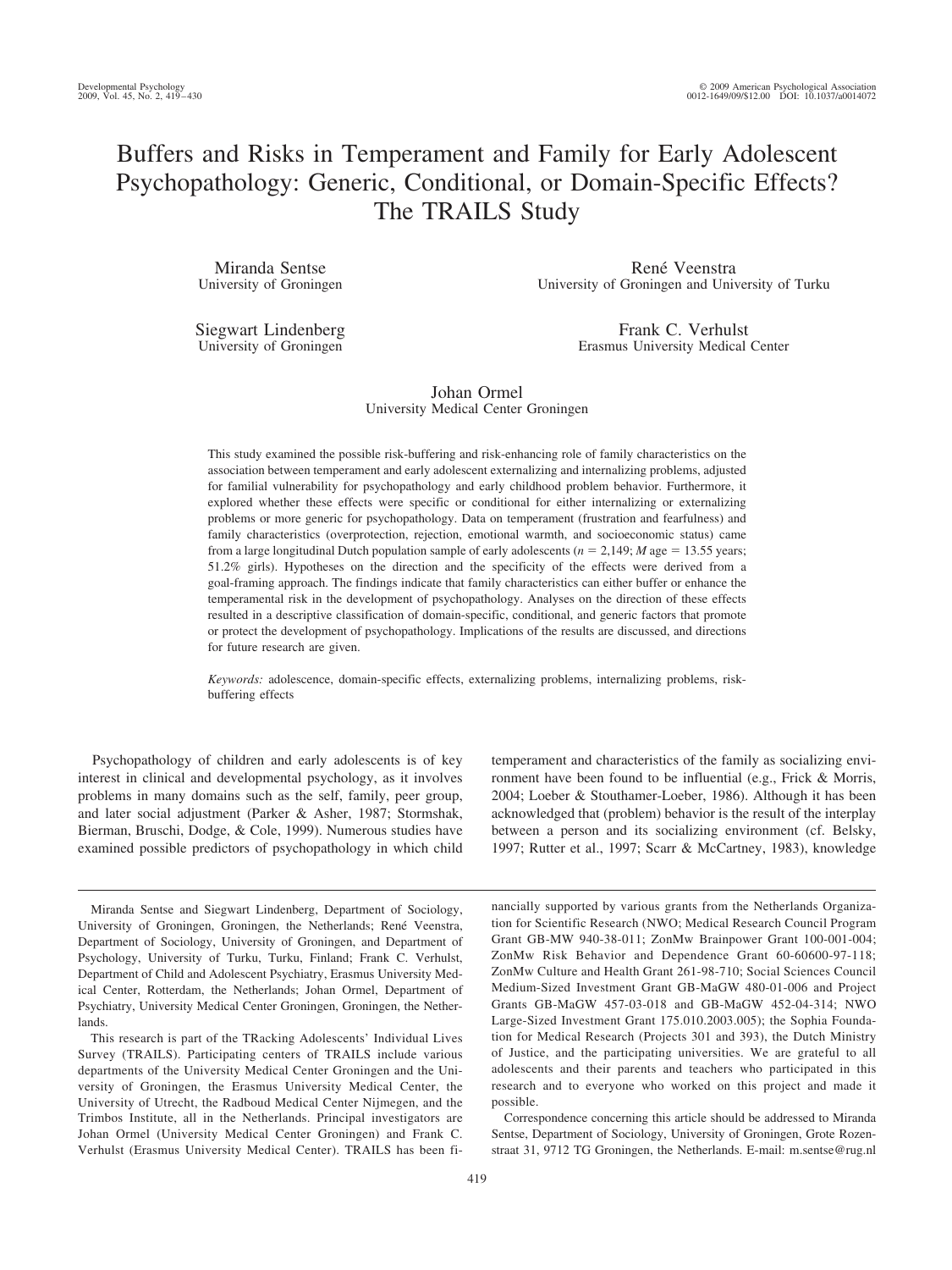on this topic is limited in general and, in particular, directed at young children and cross-sectional data (e.g., Belsky, Hsieh, & Crnic, 1998; Morris et al., 2002; Paterson & Sanson, 1999). In addition, most of the previous studies on temperament, family, and psychopathology have focused only on externalizing problems (Bates, Pettit, Dodge, & Ridge, 1998; Paterson & Sanson, 1999).

When studying psychopathology, a distinction can be made between problems resulting from aggressive and rule-breaking behavior, which brings the child into conflict with others (externalizing problems), and problems that result from internal distress, which is reflected in depressive symptoms and anxiety (internalizing problems). It is important to distinguish between these two constructs, because they are likely the result of different antecedents. However, although there is an extensive body of research on predictors of psychopathology, little is known about the specificity of predictors. This gap in the literature asks for studies that examine which factors contribute to or protect against externalizing or internalizing problems specifically and which factors are associated with psychopathology in general.

In the present study we focused on early adolescents. The first aim of this study was to examine the possible risk-buffering and risk-enhancing role of family characteristics on the relation between child temperament and future psychopathology. To overcome some of the shortcomings of previous studies, we used data from a longitudinal design in which temperament and family characteristics were assessed in preadolescence and psychopathology was measured in early adolescence (2.5 years later). Using a goal-framing approach, we were able to formulate testable hypotheses on whether effects were risk enhancing or protective for developing psychopathology, as well as on the specificity of these effects.

The second aim of this article, then, was to order temperamental and family factors into a classification of risks and protective factors that yield domain-specific, conditional, or generic effects. This idea originated from articles by Oldehinkel, Hartman, De Winter, Veenstra, and Ormel (2004) and Ormel et al. (2005), who analyzed general and domain-specific effects of familial vulnerability and temperament on internalizing and externalizing problems in the same sample that we use here. We extend their research with gender, family factors, and temperament-by-family interactions and with the distinction between risk and protective effects. We define domain-specific effects as predictors related to either externalizing or internalizing problems. Conditional effects are defined as predictors that are differently related to externalizing and internalizing problems. Generic effects are defined as factors that relate to psychopathology in general (i.e., to internalizing and externalizing problems).

## Theory and Hypotheses

What factors pose risk and what factors act protectively with regard to internalizing and externalizing problems? An interesting approach for answering such a question is goal-framing theory (Lindenberg, 2001, 2006). Recent research on adolescents confirms the importance of goal-related processes for tracking social influence (e.g., Dijkstra, Lindenberg, & Veenstra, 2007). In the goal-framing approach, focal goals are hypothesized to influence what people attend to, what knowledge is being activated, how people evaluate things, and how people process information. People are keenly aware of aspects in the situation that (potentially) help and aspects that hinder or threaten to hinder their goal pursuit, and they positively evaluate (like) the former and negatively evaluate (dislike) the latter. The more important the goals, the stronger these cognitive and motivational effects are likely to be.

Thus, when fundamental needs become focal goals and when the goal pursuit is thwarted, the approach is likely to lead to strong negativity effects and pathology in both behavior and emotion regulation (Baumeister & Leary, 1995; Deci & Ryan, 2000). An interaction between a certain temperament and social circumstance may entail that, for a particular pathology, the negative influence on goal realization of one (a risk factor) is buffered by the positive influence on goal realization of the other (a protective factor). This is the basic theory that we use to generate the more detailed expectations about various temperaments, social environments, and their interactions with regard to internalizing and externalizing problems.

What fundamental needs are there, and which ones are particularly focal during adolescence? Deci and Ryan's selfdetermination theory (Deci & Ryan, 2000) places two needs at the center stage with regard to the generation of well-being and pathology: autonomy and relatedness (or the need to belong, as Baumeister & Leary, 1995, call it). Research based on this theory provides good support for the universality and the basicness of these two needs (see, e.g., Chirkov, Ryan, Kim, & Kaplan, 2003, for autonomy and Baumeister & Leary, 1995; Nieboer, Lindenberg, Boomsma, & Van Bruggen, 2005, for belonging). Moreover, especially in adolescence, these basic needs are generally unsettled and important but difficult to reach (Allen et al., 2006; Patrick, Knee, Canevello, & Lonsbary, 2007). Adolescents' autonomy is often contested between adolescents on the one hand and parents on the other (see Agnew, 2003; Hasebe, Nucci, & Nucci, 2004), and their sense of belonging is equally important and precarious (Jarvinen & Nicholls, 1996). For this reason, it is likely that in adolescence satisfaction of these needs is chronically focal as goals. That makes problems in the realization of these two goals prime suspects for the development of pathology and aids in the realization of these goals as protective factors. On this basis, in the present study we elaborate the workings of temperament and social environment in relation to their effects on the need for satisfaction of autonomy and belonging. Difficulties in pursuing these two basic needs also govern our selection of temperaments and social environments that should be considered.

Within the dispositional factors, temperament can be seen as a set of relatively stable characteristics of the child (Eisenberg, Fabes, Guthrie, & Reiser, 2000) that can make it more or less vulnerable for the development of psychopathology. Formulated differently, a certain temperament can facilitate or create difficulties in goal pursuit. Here, we have focused on two temperament aspects—frustration and fearfulness— because they have direct links to goal pursuit in general and have been found to be strongly predictive of psychopathology (Caspi, Henry, McGee, Moffitt, & Silva, 1995; Frick & Morris, 2004). Although we do not measure goals directly, we can reason why and how they are involved in the effects of particularly these two temperaments on either internalizing or externalizing problems.

Because autonomy and belongingness are such important goals, especially in adolescence, children who are easily frustrated and react with aggression will see their efforts to achieve autonomy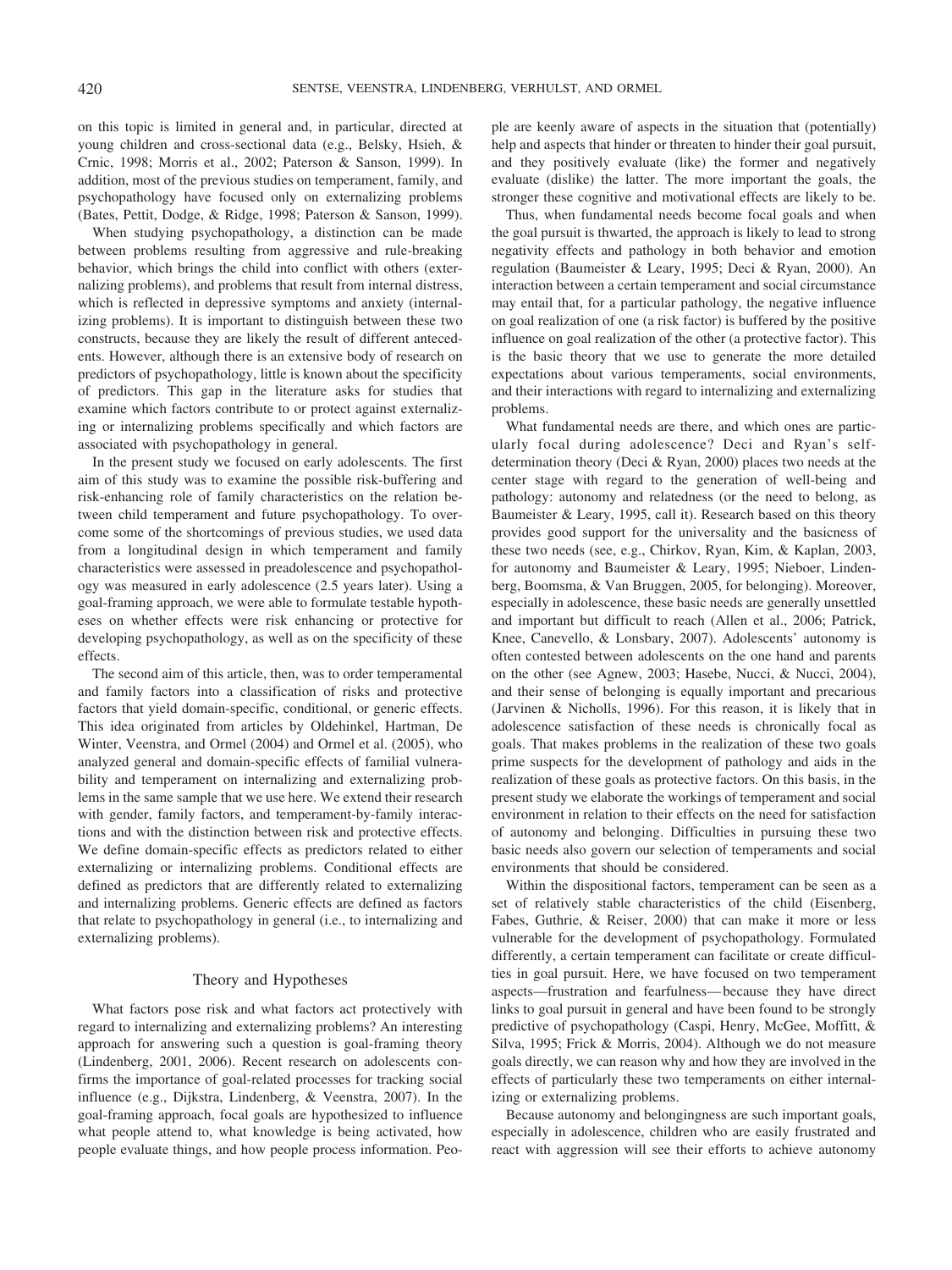and belongingness often thwarted. In turn, the repeated failure to satisfy these basic needs can create a particularly high level of frustration and aggression, such that it can be seen as a problem at the pathological level. Frustration then would be a domain-specific risk factor for externalizing problems. The same reasoning goes for fearfulness, only with withdrawal instead of aggression. That is, for fearful children repeated failure to satisfy the two basic needs can create particularly high levels of withdrawal. Withdrawal and fearfulness, in turn, contribute to unsuccessful efforts to satisfy the basic needs, which then lead to even more passive behavior. Therefore, we expect fearfulness to yield domain-specific risk effects for internalizing problems (in line with Caspi et al., 1995; Rothbart & Bates, 1998).

Whereas the two problematic temperaments give direction to the problems they engender (internalizing or externalizing behavior), we argue that family factors influence the degree to which the problematic temperaments will thwart goal achievement and thus lead to problem behavior. In short, they act as possible moderators for the associations between frustration and externalizing problems and between fearfulness and internalizing problems (cf. Belsky, 1997; Bronfenbrenner, 1986). In the present study we focus on four family factors that may interfere with or contribute to the pursuit of autonomy and/or belongingness: overprotection, rejection, emotional warmth, and socioeconomic status (SES). Although former research has linked parenting dimensions such as overprotection and rejection to both internalizing and externalizing problems, these same family factors may yield domain-specific risk effects when we take the temperament of the child into account. In addition, the dispositional risk to develop psychopathology may not only be enhanced but also buffered by factors within the family (e.g., Leve, Kim, & Pears, 2005; Morris et al., 2002; Oldehinkel, Veenstra, Ormel, De Winter, & Verhulst, 2006; Van Leeuwen, Mervielde, Braet, & Bosmans, 2004; Veenstra, Lindenberg, Oldehinkel, De Winter, & Ormel, 2006). Therefore, it is more interesting and realistic to focus on the interplay between temperament and these family effects rather than on their main effects.

Within the family context, the most proximal factor for interference with the pursuit of autonomy is parental overprotection. Overprotection is characterized by fearfulness and anxiety for the child's safety and intrusive behavior by parents. This parental behavior hinders adolescents from achieving a sense of autonomy. Reactions to parental overprotection can be both withdrawal (internalizing) and rebelliousness or aggressiveness (externalizing) (Loeber & Stouthamer-Loeber, 1986; Pedersen, 2000; Rothbaum & Weisz, 1994). Overprotection is therefore hypothesized to be a risk factor for both internalizing and externalizing problems (generic risk factor). However, the combination with a frustrated or fearful temperament would form a risk that is specific for externalizing or internalizing problems, respectively, because of the hypothesized domain-specific effects of temperament. Therefore, we expect an interaction between overprotection and frustration (domain-specific risk enhancer for externalizing problems) and between overprotection and fearfulness (domain-specific risk enhancer for internalizing problems).

Rejection, in contrast to overprotection, is likely to interfere with the goal for belongingness, as this parental behavior is characterized by hostility, punishment, and derogation. Like overprotection, parental rejection is commonly found to be a risk factor for psychopathology (Lengua, 2006; see Loeber & Stouthamer-Loeber, 1986, for a review). Again, reactions to parental rejection can be both withdrawal (internalizing) and rebelliousness or aggressiveness (externalizing) (Loeber & Stouthamer-Loeber, 1986; Pedersen, 2000; Rothbaum & Weisz, 1994) and are therefore hypothesized to be a risk factor for both internalizing and externalizing problems (generic risk factors). However, on the basis of temperamental effects on goal pursuit as discussed above, we could expect domain-specific effects expressed in interactions between frustration and rejection (domain-specific risk enhancer for externalizing problems) as well as between fearfulness and rejection (domain-specific risk enhancer for internalizing problems).

Next to risk (risk-enhancing) effects, the family context can also have protective effects on developing psychopathology in terms of facilitating achievement of autonomy and belongingness: Giving children special attention, praising for approved behavior, showing unconditional love, and being supportive foster the pursuit of belongingness. Emotional warmth, which captures these characteristics, is proven to be protective for psychopathology in general (e.g., Paterson & Sanson, 1999; Rothbaum & Weisz, 1994). We thus hypothesize that emotional warmth is related to both internalizing and externalizing problems (generic-protective factor). Because difficulties in goal pursuit owing to temperament would be buffered by family factors that are supportive for achieving autonomy and belongingness, emotional warmth should buffer for negative effects of frustration and fearfulness. We thus expect negative interactions between frustration and emotional warmth (domain-specific buffer for externalizing problems) and between fearfulness and emotional warmth (domain-specific buffer for internalizing problems).

Although parenting behaviors are the most studied characteristics of the family environment, Pinderhughes, Dodge, Bates, Pettit, and Zelli (2000) showed that SES is also important to consider. SES can actually be seen as a proxy for possible and available parenting strategies (Mistry, Vandewater, Huston, & McLoyd, 2002). That is, parents from a high SES are likely to have a larger menu of strategies for dealing with problem behavior than just harsh punishment, such as talking things over with the child and involving the child in possible consequences of disobedience (Pinderhughes, Dodge, Bates, Pettit, & Zelli, 2000). This view on SES is supported by research showing that the relation between SES and psychopathology is mediated by parenting characteristics such as supervision and time demands placed on parents (Costello, Compton, Keeler, & Angold, 2003). Moreover, a high SES captures a positive family environment more than just positive parenting behaviors. That is, in high SES families there is more money, knowledge, skills, and means to achieve goals. Growing up in a high SES family is therefore hypothesized to foster the pursuit of both belongingness and autonomy. Moreover, several studies have negatively linked SES to psychopathology (Costello et al., 2003; Keiley, Bates, Dodge, & Pettit, 2000; Mistry et al., 2002). So we hypothesize that SES is a generic-protective factor. However, if temperamental characteristics of the child are taken into account, SES could have domain-specific protective effects. We expect interactions between frustration and SES (domainspecific buffer for externalizing problems) and between fearfulness and SES (domain-specific buffer for internalizing problems).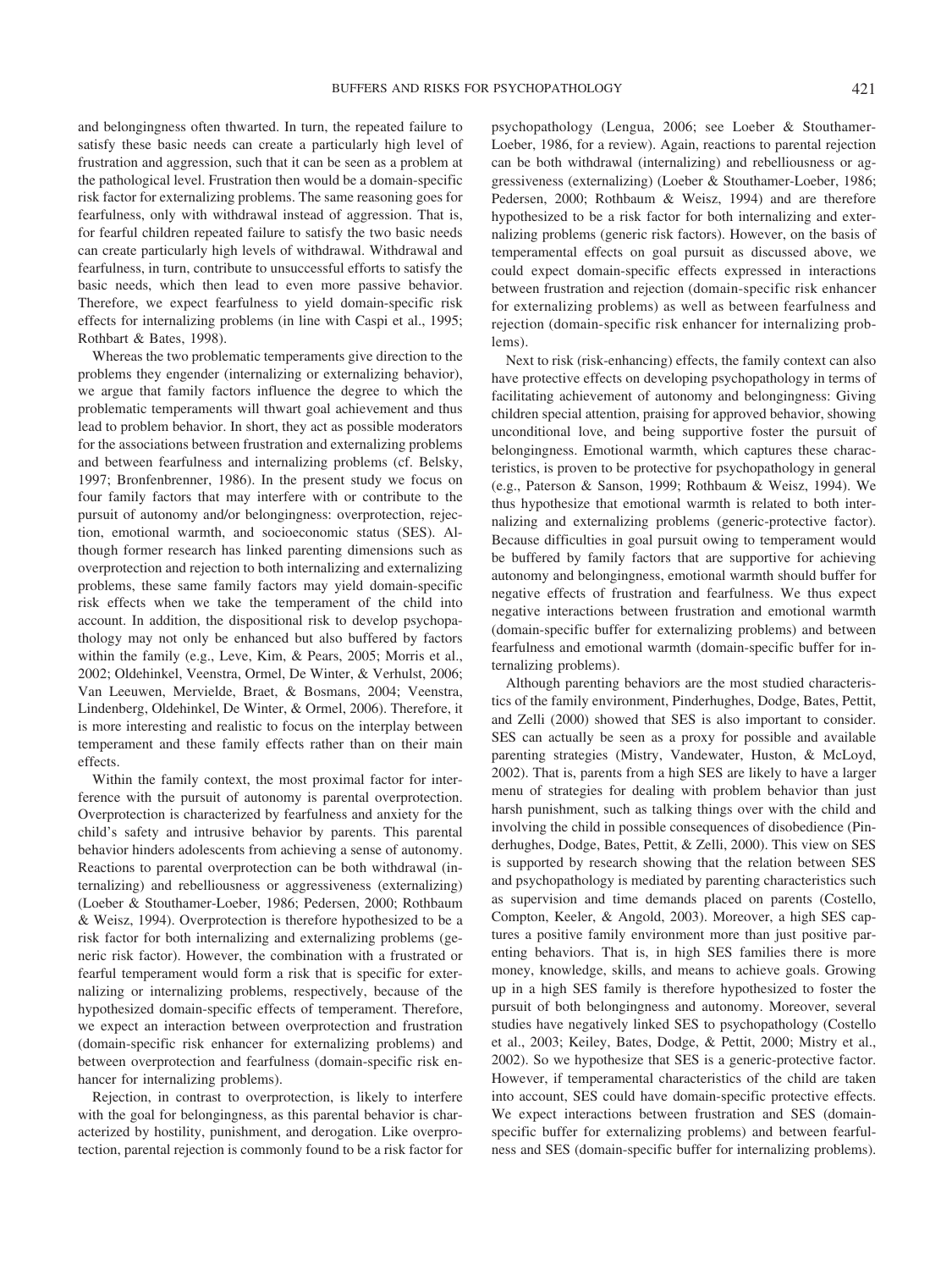## The Present Study

The hypotheses on temperament, family, and their interactions derived from a goal-framing approach (see Figure 1) were tested in the TRacking Adolescents' Individual Lives Survey (TRAILS), a Dutch population-based sample of early adolescents. We controlled for familial vulnerability for psychopathology as possible confounder for the relation between temperament and family characteristics on the one hand and early adolescent psychopathology on the other. In addition, we controlled for early childhood problem behavior to rule out that parenting is a consequence rather than a cause of psychopathology. For explorative reasons we also included gender and interactions with gender in the models. Because boys are more likely than girls to engage in externalizing behaviors (Broidy et al., 2003), whereas girls are more likely than boys to have internalizing problems (Keiley, Lofthouse, Bates, Dodge, & Pettit, 2003; Twenge & Nolen-Hoeksema, 2002), we expect gender to yield a conditional effect on psychopathology.

#### Method

# *Sample*

This study is part of TRAILS, an ongoing prospective cohort study based on a sample representative of the Dutch population, investigating the development of mental health from preadolescence into adulthood. The present study uses data from the first (T1) and the second (T2) assessment wave of TRAILS, which ran from March 2001 to July 2002 and from September 2003 to December 2004, respectively.

Of all children approached for enrollment in the study, 76.0% participated, resulting in a sample size of 2,230 (i.e., both the child and the parent agreed to participate). The mean age of the children at T1 was 11.09 years  $(SD = 0.55)$ ; 50.8% were girls; 10.3% were children who had at least one parent born in a non-Western country; and 32.6% had parents with a low educational level (elementary education or lower tracks of secondary education). We did not find any nonresponse bias in our study for the estimation of the prevalence rates of psychopathology and the association between sociodemographic variables and mental health indicators. Of the 2,230 first-wave (T1) participants,  $96.4\%$  ( $n = 2,149$ ) participated in the second wave (T2). At T2 the mean age of the children was 13.55 years  $(SD = 0.54)$ , and 51.2% were girls.

A detailed description of the study design, sampling procedures, data collection, and measures of the TRAILS study can be found in De Winter et al. (2005).

#### *Measures*

*Psychopathology.* Externalizing and internalizing problems were assessed at T2 by the Dutch version of the Child Behavior Checklist and the self-report version of this questionnaire, the Youth Self-Report (Achenbach, 1991a, 1991b; Verhulst & Achenbach, 1995). It contains a list of 112 behavioral and emotional problems, which parents can rate as  $0 = not true$ ,  $1 = somewhat$ *or sometimes true, or*  $2 = \text{very or often true in the past six months.}$ Test–retest reliabilities of the Child Behavior Checklist and the Youth Self-Report have been found to be good. We constructed the scale Externalizing Problems from items corresponding to Aggressive Behavior and Rule-Breaking Behavior. The scale Internalizing Problems was constructed from the items corresponding to Anxious/Depressed, Withdrawn/Depressed, and Somatic Complaints (cf. Achenbach, 1991a). Consistent with other reports (e.g., Achenbach, McConaughy, & Howell, 1987; Veenstra et al., 2006; Verhulst & Van der Ende, 1992), the agreement between parentreported and child-reported problems was only moderate  $(rs = .41)$ and .39 for externalizing and internalizing problems, respectively). However, problem behavior that is rated as present by both parent and child is assumed to be more severe (more generalized) than problems rated by only one informant. On this assumption, we used the mean of the standardized parent and child scores as measures of externalizing and internalizing problems in this study.



*Figure 1.* Overview of hypotheses to be tested. SES = socioeconomic status.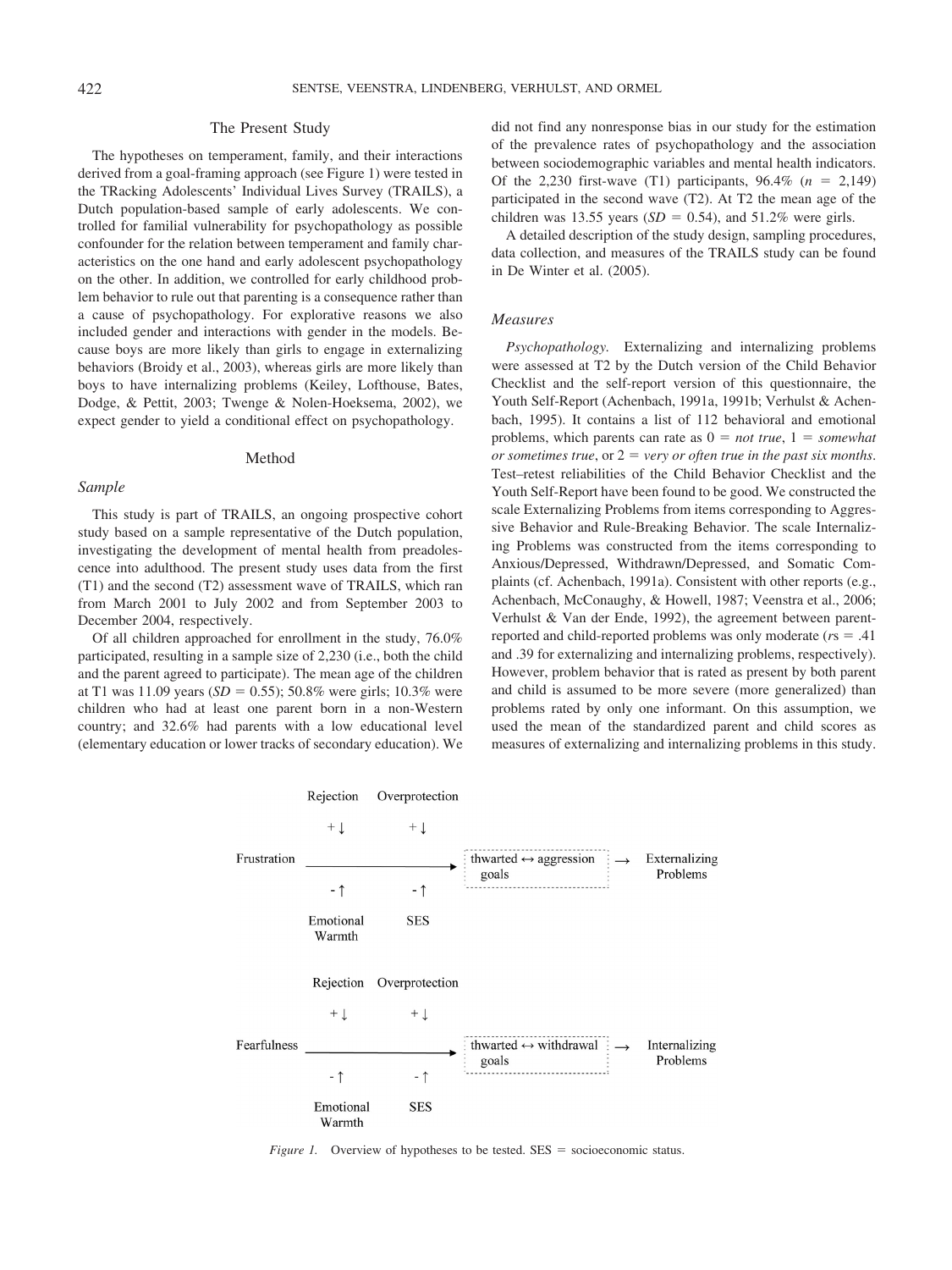*Temperament.* Temperament was assessed at T1 by the parent version of the Early Adolescent Temperament Questionnaire-Revised (Ellis, 2002; Putnam, Ellis, & Rothbart, 2001), a 62-item questionnaire based on the temperament model developed by Rothbart and colleagues (Putnam et al., 2001). Fearfulness (five items;  $\alpha = .63$ ) denotes worrying and unpleasant affect related to the anticipation of distress. Frustration is the negative affect related to goal blocking or an interruption of ongoing tasks (five items;  $\alpha = .74$ ).

*Perceived parenting.* To assess the perception of actual parental rearing by children and early adolescents at T1, we used the Egna Minnen Beträffande Uppfostran (My Memories of Upbringing) for Children (EMBU-C; Markus, Lindhout, Boer, Hoogendijk, & Arrindell, 2003). The original EMBU-C contained 81 items. Markus, Lindhout, Boer, Hoogendijk, and Arrindell (2003) developed a shorter version, which we used. The EMBU-C contains the factors Overprotection, Rejection, and Emotional Warmth. The scale for Overprotection contained 12 items with an internal consistency of .70 for fathers and .71 for mothers. Overprotection is characterized by fearfulness and anxiety for the child's safety, guilt engendering, and intrusiveness ("Do you feel that your parents are extremely anxious that something will happen to you?"). The scale for Rejection contained 12 items with an internal consistency of .84 for fathers and .83 for mothers. Rejection is characterized by hostility, punishment (physical or not, abusive or not), derogation, and blaming of subject ("Do your parents sometimes punish you even though you haven't done anything wrong?"). The scale for Emotional Warmth contained 18 items with an internal consistency of .91 for both fathers and mothers. Emotional Warmth is characterized by giving special attention, praising for approved behavior, unconditional love, and being supportive and affectionately demonstrative ("Do your parents make it obvious that they love you?"). Children could rate the EMBU-C as  $1 = no$ , never,  $2 = yes$ , sometimes,  $3 = yes$ , often, or  $4 = yes$ , *almost always*. The answers for both parents were highly correlated ( $rs = .81$  for Overprotection, .67 for Rejection, and .79 for Emotional Warmth), so we felt it was justified to combine them. The test–retest stability of a shortened version of the EMBU-C over a 2-month period has been found to be satisfactory (*r* .78 or higher; Muris, Meesters, & van Brakel, 2003). Markus et al. (2003) have reported on the validity of the EMBU-C.

*SES.* At T1, SES was constructed according to the educational level of both parents, occupational level of both parents, and family income level. Educational level of parents was categorized in five categories. Occupational level was based on the International Standard Classification of Occupations (Ganzeboom & Treiman, 1996). Finally, family income level was requested, with low family income defined as a monthly net family income of less than  $E1,135$  per month, which approximately amounts to a welfare payment. SES was measured as the average of the five items (standardized). The SES scale captures 61.2 percent of the variance in the five items and has an internal consistency of .84. Missing values (e.g., when there is only one parent in the family) did not affect the association of this scale with other variables.

*Familial vulnerability for psychopathology.* Parental psychopathology with respect to depression, anxiety, substance abuse, antisocial behavior, and psychoses was measured at T1 by means of the Brief TRAILS Family History Interview, administered at the parent interview. Each syndrome was introduced by a vignette describing its main symptoms and followed by a series of questions to assess lifetime occurrence, professional treatment, and medication use. The scores for substance abuse and antisocial behavior were used to construct a Familial Vulnerability Index for Externalizing Disorder. The scores for depression and anxiety were used to construct a Familial Vulnerability Index for Internalizing Disorder. For each syndrome, each parent was assigned to one of the categories  $0 = (probability) not, 1 = (probability) yes, and$  $2 = yes$  *and treatment/medication*. For antisocial behavior, this last category was  $2 = yes$  *and police involvement*. Subsequently, familial loadings were calculated according to the scores for both parents, for the domains of externalizing and internalizing disorders separately (see Ormel et al., 2005).

*Preschool behavior.* Preschool behavior was assessed retrospectively by parents at T1, with the questionnaire "How was your child as a preschooler? (age  $4-5$ )." The questionnaire contains a list of 17 behavioral, emotional, and motor items, which parents can rate on a 5-point scale in relation to the peers of their child:  $1 = a$  *lot less than average*,  $2 =$  *less than average*,  $3 =$  *average*,  $4 = more than average, and 5 = a lot more than average. Four$ items made up the factor Aggressive (e.g., disobedience, bossiness;  $\alpha$  = .70) and 7 items made up the factor Anxious (e.g., anxiousness, shyness;  $\alpha = .79$ ). Factor analysis (Promax rotation) has revealed that these behaviors made up separate factors (Emond, Ormel, Veenstra, & Oldehinkel, 2007).

## *Analyses*

Gender differences in psychopathology, temperament, and family environment were examined by means of *t* tests. Associations between all variables involved in the present study were tested by means of Pearson correlations, for boys and girls separately. Main and interaction effects of gender, temperament, parenting, and SES on adolescent psychopathology, adjusted for familial vulnerability for psychopathology and early childhood problem behavior, were tested by multiple linear regression analyses.

The regression models (with all predictors standardized to  $M =$ 0 and  $SD = 1$ ) were computed for externalizing and internalizing problems separately. To ensure sufficient power for the interaction effects, we wanted to keep the number of interactions fairly small and hence performed separate analyses for overprotection, rejection, emotional warmth, and SES. Subsequently, interactions that were significant in the separate analyses were included in a model encompassing all variables (simultaneous model).

A *p* value equal to or smaller than .05 was considered statistically significant. Because we performed many statistical tests, the results may suffer from capitalization on chance: One would expect some 5% of the associations examined to be significant merely on the basis of chance. Hence, a statistically significant result in this context does not have the same weight as significant results in an experimental design.

To provide an impression of the size of the effects and to facilitate the interpretation of the interaction effects, we wrote out multiple equations using simple slope analysis (cf. Aiken & West, 1991), with low and high levels of the predictors indicating one standard deviation below and above the mean, respectively, while holding all other variables to their sample means. In addition, we provided effect sizes for separate effects (standardized betas) and for block of effects (Cohen's  $f^2$ ).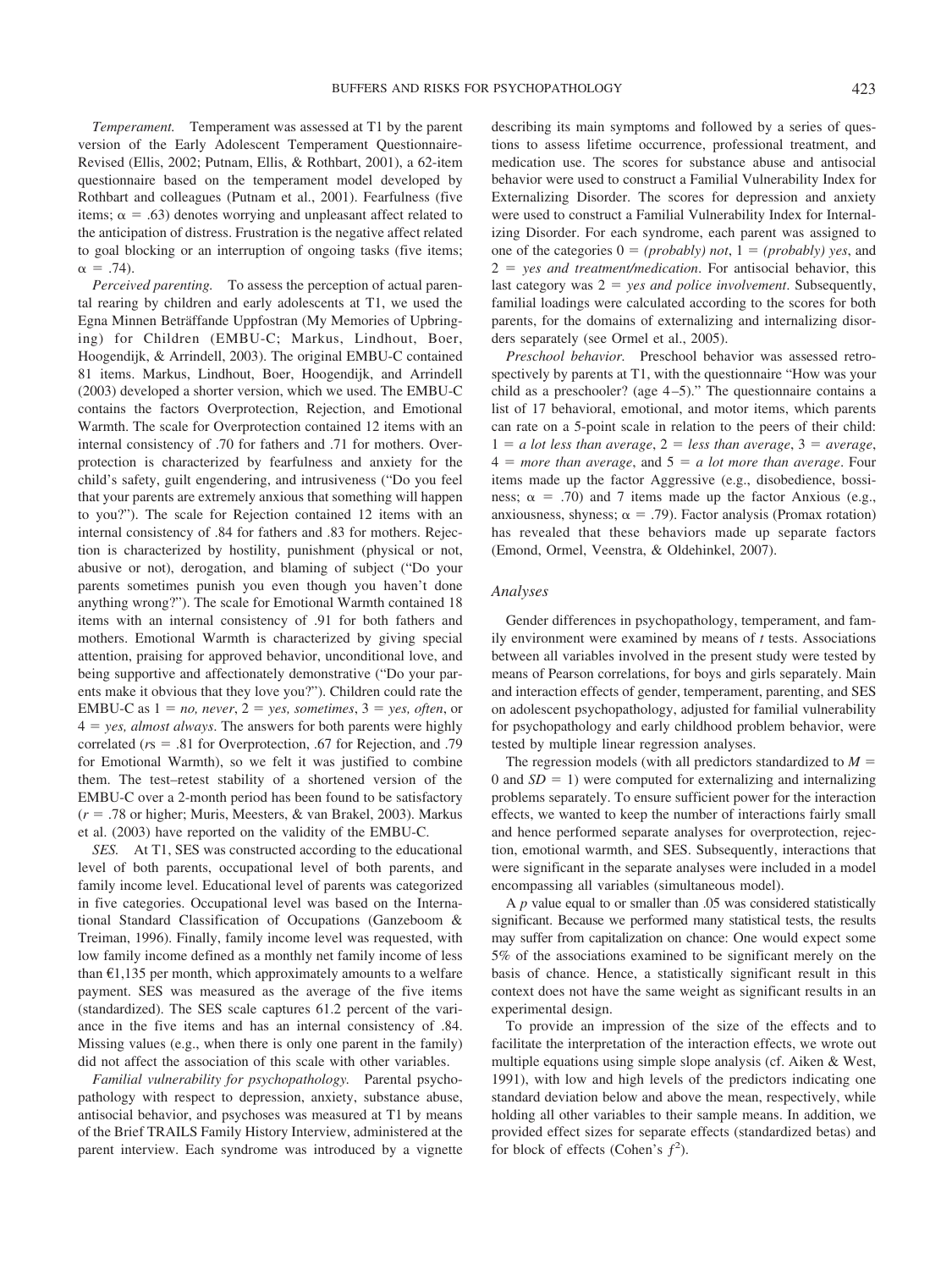# Results

# *Descriptive Analyses*

Means and standard deviations of predictors and outcome variables are reported in Table 1, for girls and boys separately. Because the psychopathology variables reflect the mean of standardized parent and child scores, the means of these variables are close to zero. The same is true for SES. The other means need to be interpreted in the light of the theoretical possible range of the variables (1–5 for temperament variables, 1–4 for parenting variables). All variables, except for SES and familial vulnerability for psychopathology, showed significant gender differences. Compared with girls, boys showed more problem behavior as a preschooler, engaged more in externalizing problems, had higher levels of frustration, and perceived more overprotection and rejection by their parents. In addition, compared with boys, girls had higher levels of internalizing problems, were characterized by higher levels of fearfulness, and experienced more emotional warmth from their parents.

Table 2 contains the correlations between the variables involved in the present study, above the diagonal for girls and below the diagonal for boys. Temperament and parenting variables were associated little to moderately with one another and with future externalizing and internalizing problems. There were some significant gender differences in the correlations, in that the associations between familial vulnerability and externalizing problems (*z* difference  $= 3.11$ ), emotional warmth and internalizing problems ( $z$ difference  $= 2.09$ ), and SES and rejection (*z* difference  $= 2.33$ ) were stronger for girls than for boys ( $p < .05$ ).

### *Regression Analyses*

Table 3 contains the unstandardized regression coefficients and standard errors for the control, temperament, and family variables in the prediction of externalizing and internalizing problems at T2.

To test possible risk-buffering and risk-enhancing effects, we included temperament-by-family interactions in the regression analyses. We reported the results of the simultaneous models, encompassing all variables and their significant interactions. The results are discussed below. In discussing the interaction effects, we took the relevant main effects into account by reporting on the simple slopes for children one standard deviation below and above the mean on the predictors involved in the interaction term (cf. Aiken & West, 1991).

*Externalizing problems.* After controlling for internalizing problems to rule out comorbidity and to be able to get at the specificity of the effects, early childhood aggression, and familial vulnerability for psychopathology, we can see from Table 3 that there was a main effect of gender, indicating that boys had higher levels of externalizing problems than girls. No gender interactions emerged, so all the relations we found with externalizing problems were the same for boys and girls. Fearfulness was negatively related to future externalizing problems, whereas Frustration was positively related to externalizing problems. As expected, Overprotection and Rejection were risk factors, whereas Emotional Warmth and SES protected against externalizing problems. These main effects of temperament and parenting explained 5% of the variance in externalizing problems over and above the control variables.

Table 3 further shows that there were four significant temperament-by-family interactions for the prediction of early adolescent externalizing problems. This model with interaction effects was significantly better than the model without these interactions,  $F(4, 1842) = 6.02$ ,  $p < .001$ . The effect size Cohen's  $f<sup>2</sup>$  for the block of interactions is .02, which is considered small (Cohen, 1988). The overall effect size Cohen's  $f^2$  was .62 for this final model, which is considered large.

In line with our hypotheses, we found interactions between Frustration and family factors. The Frustration-by-Rejection interaction means that the risk effect of Frustration on externalizing

### Table 1

*Means and Standard Deviations of Psychopathology, Preschool Behavior, Temperament, Family, and Familial Vulnerability for Psychopathology*

| Variable                            | Girls          |      |                  | <b>Boys</b> |      |                  | Difference |              |        |
|-------------------------------------|----------------|------|------------------|-------------|------|------------------|------------|--------------|--------|
|                                     | $\overline{M}$ | SD   | $\boldsymbol{n}$ | M           | SD   | $\boldsymbol{n}$ |            | $df^{\rm a}$ | p      |
| Externalizing problems <sup>b</sup> | $-0.04$        | 0.85 | 1.088            | 0.07        | 0.89 | 1.039            | $-2.76$    | 2125         | < 0.01 |
| Internalizing problems <sup>b</sup> | 0.19           | 0.91 | 1.088            | $-0.18$     | 0.77 | 1.039            | 10.08      | 2096         | < 0.01 |
| Preschool aggression                | 2.48           | 0.64 | 1.037            | 2.64        | 0.65 | 1.002            | $-5.46$    | 2037         | < 0.01 |
| Preschool anxiousness               | 2.60           | 0.62 | 1,038            | 2.65        | 0.62 | 1,002            | $-1.95$    | 2038         | < 0.01 |
| Temperament                         |                |      |                  |             |      |                  |            |              |        |
| Frustration                         | 2.74           | 0.64 | 1,012            | 2.84        | 0.68 | 971              | $-3.35$    | 1961         | < 0.01 |
| Fearfulness                         | 2.49           | 0.75 | 1,012            | 2.35        | 0.70 | 970              | 4.32       | 1980         | < 0.01 |
| Family                              |                |      |                  |             |      |                  |            |              |        |
| Overprotection                      | 1.84           | 0.37 | 1,123            | 1.88        | 0.39 | 1.083            | $-2.81$    | 2204         | < 0.01 |
| Rejection                           | 1.45           | 0.29 | 1,123            | 1.51        | 0.33 | 1.083            | $-5.01$    | 2154         | < 0.01 |
| Emotional warmth                    | 3.26           | 0.49 | 1,124            | 3.16        | 0.51 | 1.083            | 4.81       | 2205         | < 0.01 |
| Socioeconimic status                | $-0.03$        | 0.78 | 1.115            | $-0.07$     | 0.82 | 1.073            | 1.39       | 2186         | .16    |
| Familial vulnerability              |                |      |                  |             |      |                  |            |              |        |
| Externalizing problems              | 0.14           | 0.42 | 1,107            | 0.14        | 0.42 | 1,058            | $-0.11$    | 2163         | .91    |
| Internalizing problems              | 0.56           | 0.79 | 1,113            | 0.55        | 0.79 | 1,070            | 0.52       | 2181         | .61    |

<sup>a</sup> Degrees of freedom deviant from  $n_{\text{girls}} + n_{\text{boys}} - 2$  reflect test statistics adjusted for unequal variances. <sup>b</sup> Mean of standardized parent and self-report second (T2) assessment wave scores.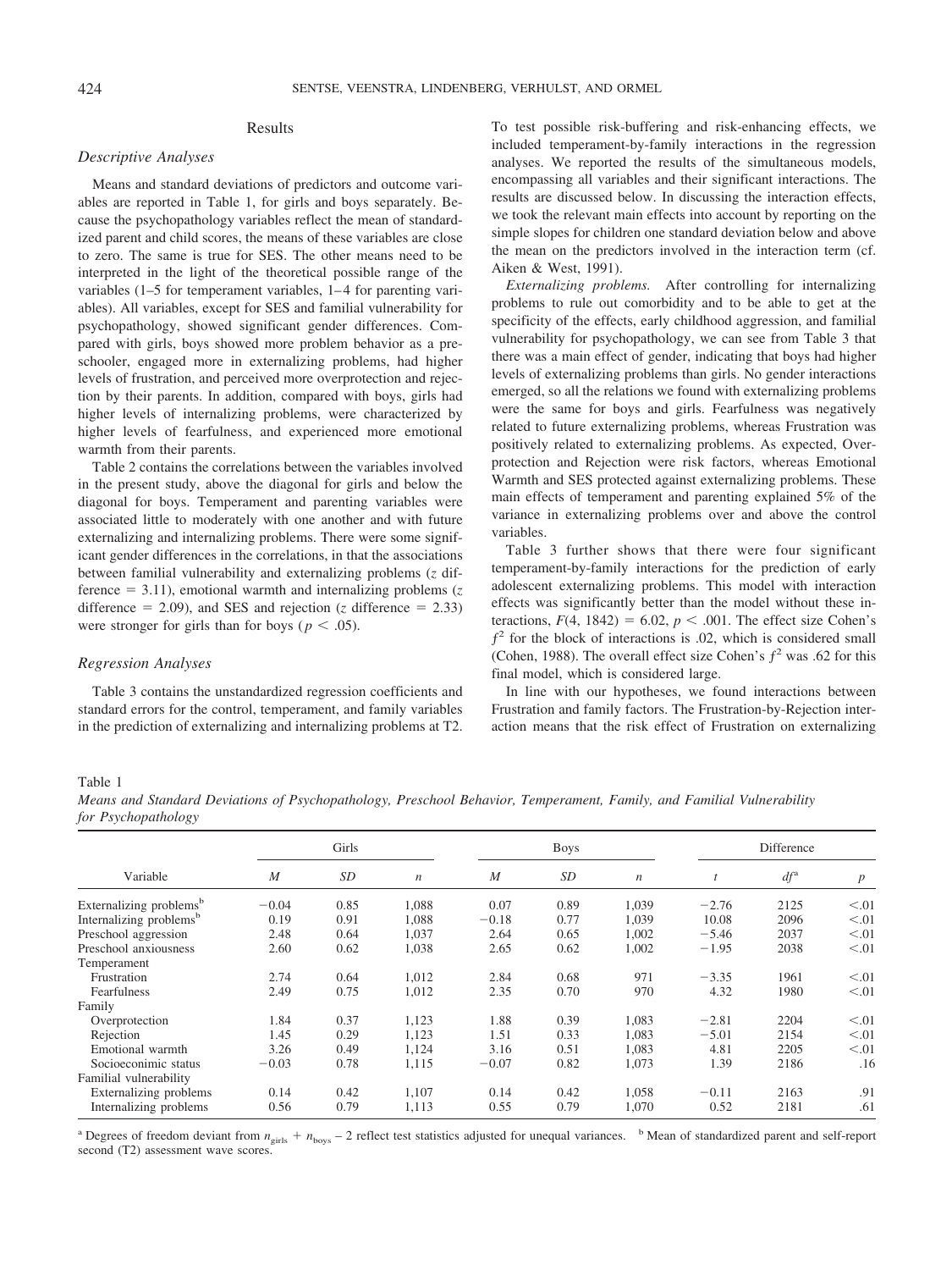| Variable                                 |           |          | 3         | 4        | 5         | 6         |          | 8         | 9         | 10          | 11        | 12        |
|------------------------------------------|-----------|----------|-----------|----------|-----------|-----------|----------|-----------|-----------|-------------|-----------|-----------|
| 1. T <sub>2</sub> externalizing problems |           | $.51***$ | $.29***$  | .03      | $.33***$  | $.10***$  | $.19***$ | $.28***$  | $-.17***$ | $-.16***$   | $.21***$  | $.13***$  |
| 2. T2 internalizing problems             | $.48***$  |          | .04       | $.12***$ | $.23***$  | $.18***$  | $.18***$ | $.27***$  | $-.16***$ | $-.11***$   | $.10***$  | $.19***$  |
| 3. Preschool aggression                  | $.31***$  | .05      | __        | $.32***$ | $.31***$  | .06       | .04      | $.17***$  | $-.09***$ | .06         | $.09***$  | .00.      |
| 4. Preschool anxiousness                 | .04       | $.26***$ | $.29***$  |          | $.17***$  | $.13***$  | $-.03$   | $.07***$  | $-.08***$ | $.09***$    | .03       | $.06***$  |
| 5. Frustration                           | $.38***$  | $.29***$ | $.32***$  | $.23***$ |           | $.31***$  | .07      | $.18***$  | $-.11***$ | $-.06$      | .07       | $.11***$  |
| 6. Fearfulness                           | $.16***$  | $25***$  | $.10***$  | $.22***$ | $.34***$  |           | $.10***$ | .06       | .02       | $-.05$      | .07       | $.11***$  |
| 7. Overprotection                        | $.15***$  | $.17***$ | .00.      | $-.03$   | $.09***$  | $.10***$  |          | $.46***$  | $.13***$  | $-.10^{**}$ | $.08***$  | .04       |
| 8. Rejection                             | $.23***$  | $.20***$ | $.14***$  | .05      | $.16***$  | $.10***$  | $.41***$ |           | $-.33***$ | $-.10^{**}$ | $-.01$    | .00       |
| 9. Emotional warmth                      | $-.14***$ | $-.07$   | $-.08***$ | .00      | $-.09***$ | $-.02$    | $.25***$ | $-.31***$ |           | $.17***$    | $-.01$    | $-.02$    |
| 10. Socioeconomic status                 | $-.12***$ | $-.06$   | $-.03$    | $.13***$ | $-.06$    | $-.11***$ | $-.07$   | .00.      | $.13***$  |             | $-.21***$ | $-.09***$ |
| 11. Familial vulnerability externalizing | $.08***$  | .05      | .00.      | $-.04$   | .06       | .06       | .02      | .00.      | $-.04$    | $-.21***$   |           | $.23***$  |
| 12. Familial vulnerability internalizing | $.10***$  | $.19***$ | .03       | $.12***$ | $.13***$  | $.17***$  | $-.03$   | .01       | $-.02$    | $-.09***$   | $.27***$  |           |
|                                          |           |          |           |          |           |           |          |           |           |             |           |           |

*Correlations Between Psychopathology, Preschool Behavior, Temperament, Family, and Familial Vulnerability for Psychopathology, for Girls and Boys*

*Note.* Girls' correlations appear above the diagonal and boys' correlations below the diagonal. T2 = second assessment wave.  $\binom{p}{p}$  < .01.

problems was enhanced by perceived parental Rejection. That is, the risk effect of Frustration to develop externalizing problems was already there, although parental Rejection was low,  $b = 0.12$ ,  $t(1855) = 4.44$ ,  $p < .01$ , but this risk effect was even greater when parental Rejection was high,  $b = 0.20$ ,  $t(1855) = 8.33$ ,  $p < .01$ .

The Frustration-by-Emotional Warmth interaction means that Frustration predicted significantly externalizing problems in early adolescence, but this effect was buffered by perceived Emotional Warmth. That is, the risk effect of Frustration for children high on parental Emotional Warmth,  $b = 0.12$ ,  $t(1855) = 4.80$ ,  $p < .01$ , was smaller than for those perceiving little parental Emotional Warmth in their parents,  $b = 0.20$ ,  $t(1855) = 7.69$ ,  $p < .01$ .

The Frustration-by-SES interaction means that Frustration predicted significantly externalizing problems in early adolescence, but this effect was buffered by SES. That is, the risk effect of Frustration for children living in high SES families,  $b = 0.12$ ,

### Table 3

Table 2

*Regression Analyses for Externalizing Problems and Internalizing Problems in Early Adolescence (Simultaneous Models)*

|                                         |                    | T2 externalizing problems |        | T2 internalizing problems |                         |        |  |
|-----------------------------------------|--------------------|---------------------------|--------|---------------------------|-------------------------|--------|--|
|                                         | Main effects       | Full model                |        | Main effects              | Full model              |        |  |
| Predictor                               | $b$ (SE)           | b(SE)                     | β      | $b$ (SE)                  | b(SE)                   | β      |  |
| Control variables                       |                    |                           |        |                           |                         |        |  |
| Preschool problem behavior <sup>a</sup> | $0.18***(0.02)$    | $0.18***(0.02)$           | .21    | $0.11***(0.02)$           | $0.11***(0.02)$         | .13    |  |
| Familial vulnerability <sup>a</sup>     | $0.07^{**}$ (0.02) | $0.07^{**}$ (0.02)        | .08    | $0.10^{**}$ (0.02)        | $0.10^{**}$ (0.02)      | .12    |  |
| T2 externalizing problems               |                    |                           |        | $0.40^{**}$ (0.02)        | $0.40^{**}$ (0.02)      | .39    |  |
| T2 internalizing problems               | $0.39**$ (0.02)    | $0.39**$ (0.02)           | .39    |                           |                         |        |  |
| Gender (boys)                           | $0.15***(0.03)$    | $0.16^{**} (0.03)$        | .09    | $-0.42**$ (0.03)          | $-0.42**$ (0.03)        | $-.25$ |  |
| Main effects                            |                    |                           |        |                           |                         |        |  |
| Frustration                             | $0.15***(0.02)$    | $0.16**$ (0.02)           | .19    | 0.02(0.02)                | 0.02(0.02)              |        |  |
| Fearfulness                             | $-0.04*(0.02)$     | $-0.04^{\ast}$ (0.02)     | $-.05$ | $0.08^{**}$ (0.02)        | $0.09^{**}$ (0.02)      | .10    |  |
| Overprotection                          | $0.05***(0.02)$    | $0.05***(0.02)$           | .06    | $0.07**$ (0.02)           | $0.06^{**} (0.02)$      | .07    |  |
| Rejection                               | $0.06**$ (0.02)    | $0.05***(0.02)$           | .06    | $0.06^{**} (0.02)$        | $0.11***(0.03)$         | .12    |  |
| Emotional warmth                        | $-0.04*(0.02)$     | $-0.04*(0.02)$            | $-.04$ | $-0.03(0.02)$             | $-0.02(0.02)$           |        |  |
| <b>SES</b>                              | $-0.06**$ (0.02)   | $-0.07**$ (0.02)          | $-.08$ | $-0.01(0.02)$             | $-0.01(0.02)$           |        |  |
| Interaction effects                     |                    |                           |        |                           |                         |        |  |
| Frustration $\times$ Rejection          |                    | $0.04^* (0.02)$           | .04    |                           |                         |        |  |
| Frustration $\times$ Emotional Warmth   |                    | $-0.04*(0.02)$            | $-.05$ |                           |                         |        |  |
| Frustration $\times$ SES                |                    | $-0.04**$ (0.02)          | $-.05$ |                           | $0.05***(0.02)$         | .06    |  |
| Fear $\times$ Rejection                 |                    |                           |        |                           | $0.03^{\dagger}$ (0.02) | .03    |  |
| Fear $\times$ Emotional Warmth          |                    | $0.04^* (0.02)$           | .05    |                           |                         |        |  |
| Fear $\times$ SES                       |                    |                           |        |                           | $-0.04*(0.02)$          | $-.05$ |  |
| Gender $\times$ Rejection               |                    |                           |        |                           | $-0.08*(0.03)$          | $-.07$ |  |
| Adjusted $R^2$                          | .37                | .38                       |        | .33                       | .34                     |        |  |

*Note.* T2 = second assessment wave; SES = socioeconomic status.<br><sup>a</sup> Preschool aggression and familial vulnerability for externalizing problems in the prediction of externalizing problems. Preschool anxiousness and famili vulnerability for internalizing problems in the prediction of internalizing problems.

 $p < .05.$  \*\*  $p < .01.$   $\bar{p} < .10.$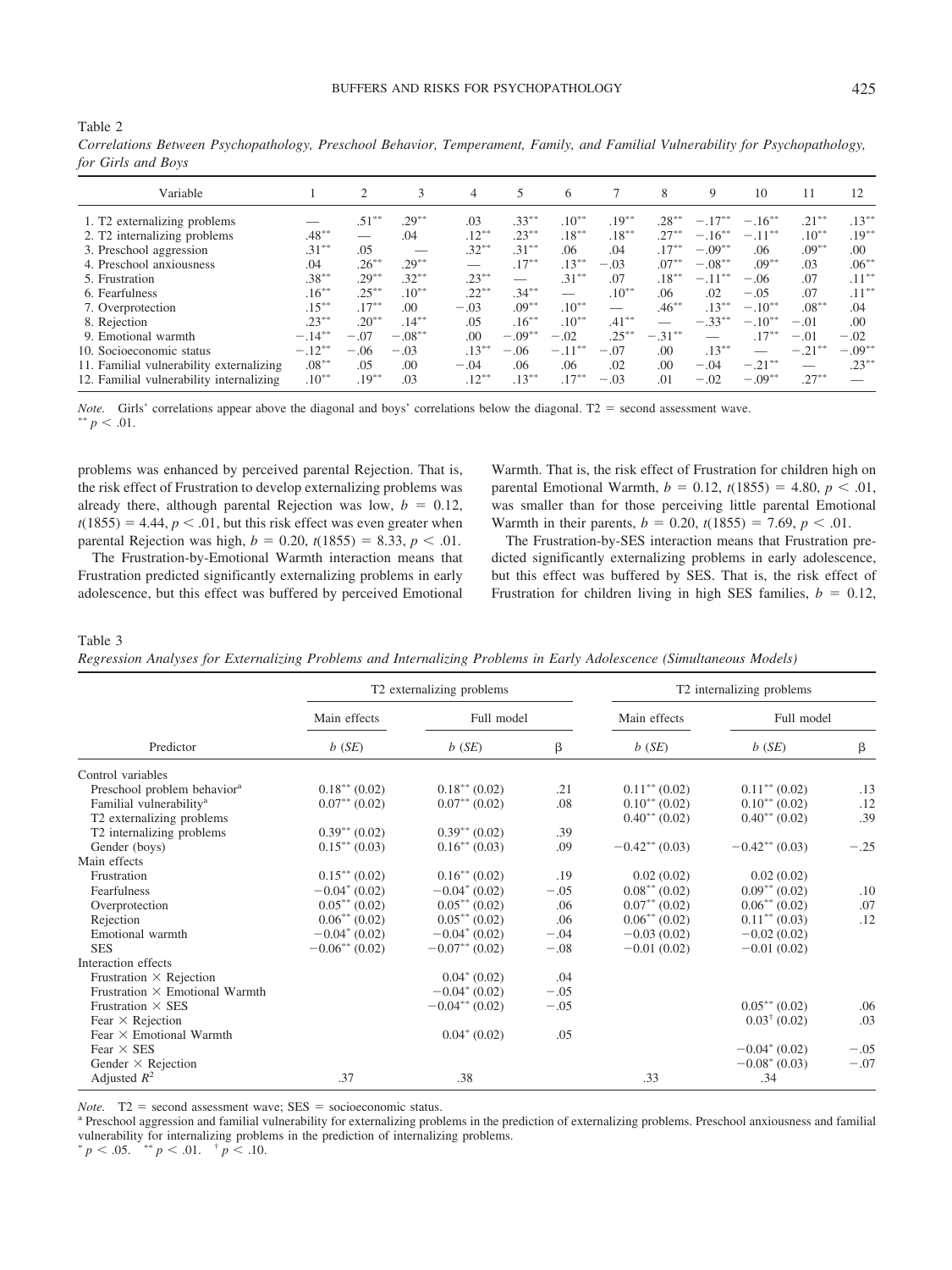$t(1855) = 5.22$ ,  $p < .01$ , was smaller than for those living in low SES families,  $b = 0.20$ ,  $t(1855) = 8.00$ ,  $p < .01$ .

Against our hypotheses, we found no interaction between Frustration and Overprotection. Strangely, we did find an interaction between Fearfulness and Emotional Warmth, which was not that straightforward in interpretation. It turned out that Fearfulness was not related to externalizing problems when Emotional Warmth was high: simple slope  $b = 0.00$ . In contrast, the "protective" effect of Fearfulness was enhanced when Emotional Warmth was low,  $b =$  $-0.08$ ,  $t(1855) = -3.33$ ,  $p < .01$ . Thus, Fearfulness was related to externalizing problems only when parental Emotional Warmth was low.

*Internalizing problems.* Table 3 shows that after controlling for externalizing problems to get at the specificity of the effects, early childhood anxiousness, and familial vulnerability for psychopathology, boys were less likely than girls to have internalizing problems. As expected, Frustration was unrelated, whereas Fearfulness was positively related, to internalizing problems. Overprotection and Rejection had significant risk effects. The significant gender-by-Rejection interaction shows that girls were already more likely than boys to develop internalizing problems and that Rejection predicted significantly more internalizing problems for girls,  $b = 0.11$ ,  $t(1855) = 3.70$ ,  $p < .01$ , but not for boys,  $b =$ 0.03,  $t(1855) = 1.03$ ,  $p = .30$ . Surprisingly, there were no protective main effects of Emotional Warmth and SES. The main effects of temperament and parenting explained 3% of the variance in internalizing problems over and above the control variables.

From Table 3 we can see that there were three significant temperament-by-family interactions for the prediction of early adolescent internalizing problems. This model with interaction effects was significantly better than the model without these interactions,  $F(4, 1842) = 4.66$ ,  $p < .001$ . The effect size Cohen's  $f<sup>2</sup>$  for the block of interactions is .02, which is considered small (Cohen, 1988). The overall effect size Cohen's  $f^2$  was .52 for this final model, which is considered large.

In line with our hypotheses we found interactions between Fearfulness and family factors. The Fearfulness-by-Rejection interaction means that the risk effect of Fearfulness was enhanced by perceived parental Rejection. Although the interaction effect was only marginally significant, the simple slopes (Aiken & West, 1991) of Fearfulness were highly significant. That is, being fearful yielded a risk for internalizing problems, although parental Rejection was low,  $b = 0.06$ ,  $t(1855) = 2.40$ ,  $p < .05$ , but this risk effect of Fearfulness was even greater when parental Rejection was high,  $b = 0.12$ ,  $t(1855) = 4.80$ ,  $p < .01$ .

The Fearfulness-by-SES interaction means that the risk effect of Fearfulness on internalizing problems was buffered by SES. That is, the risk effect of Fearfulness for children living in high SES families,  $b = 0.05$ ,  $t(1855) = 2.08$ ,  $p < .05$ , was smaller than for those living in low SES families,  $b = 0.13$ ,  $t(1855) = 5.20$ ,  $p < .01$ .

Against our hypotheses, no interactions were found between Fearfulness and Overprotection or Emotional Warmth. Surprisingly, we found a Frustration-by-SES interaction, meaning that Frustration was related only to early adolescent internalizing problems for children living in high SES families. In other words, the effect of Frustration was low and nonsignificant for children in low SES families,  $b = -0.03$ ,  $t(1855) = -1.15$ ,  $p = .26$ , but Frustration yielded a risk for internalizing problems in high SES families,  $b = 0.07$ ,  $t(1855) = 2.80$ ,  $p < .01$ .

*Specificity of the predictors.* Table 4 is based on the regression coefficients in Table 3 and shows the effects grouped in domainspecific, conditional, and generic risks and protective factors. In line with our hypotheses (see Figure 1), we found that Frustration could be labeled a domain-specific risk factor for externalizing problems. Fearfulness, however, appeared to be protective for externalizing problems while stimulating internalizing problems. Thus, Fearfulness is a conditional factor for psychopathology.

Next, we expected the family factors to yield generic main effects. This was the case only for Overprotection and Rejection. In contrast, Emotional Warmth and SES acted as domain-specific protective factors for externalizing problems.

Finally, interactions between temperament and family were expected to yield domain-specific effects, and, indeed, Rejection enhanced, whereas Emotional Warmth buffered, the effect of Frustration on externalizing problems. In addition, Rejection enhanced, whereas SES buffered, the effect of Fearfulness on internalizing problems. However, SES also buffered for the risk effect of Frustration on externalizing problems, whereas it enhanced the effect of Frustration on internalizing problems. Thus, this interaction yields a conditional effect. For gender the conditional effect was the other way around. As expected, being a boy placed one at

Table 4

Specificity Risk/risk enhancer Protective/buffer Domain-specific externalizing Frustration Frustration Emotional warmth Rejection given frustration SES Emotional warmth given Frustration Domain-specific internalizing Rejection given fearfulness Rejection given girl Conditional externalizing Gender (being a boy) Fearfulness SES given frustration Conditional internalizing Fearfulness Gender (being a boy) SES given frustration Generic Overprotection Rejection

*Summary of Effects: Domain-Specific, Conditional, and Generic Effects for Externalizing Problems and Internalizing Problems*

*Note.* SES = socioeconomic status.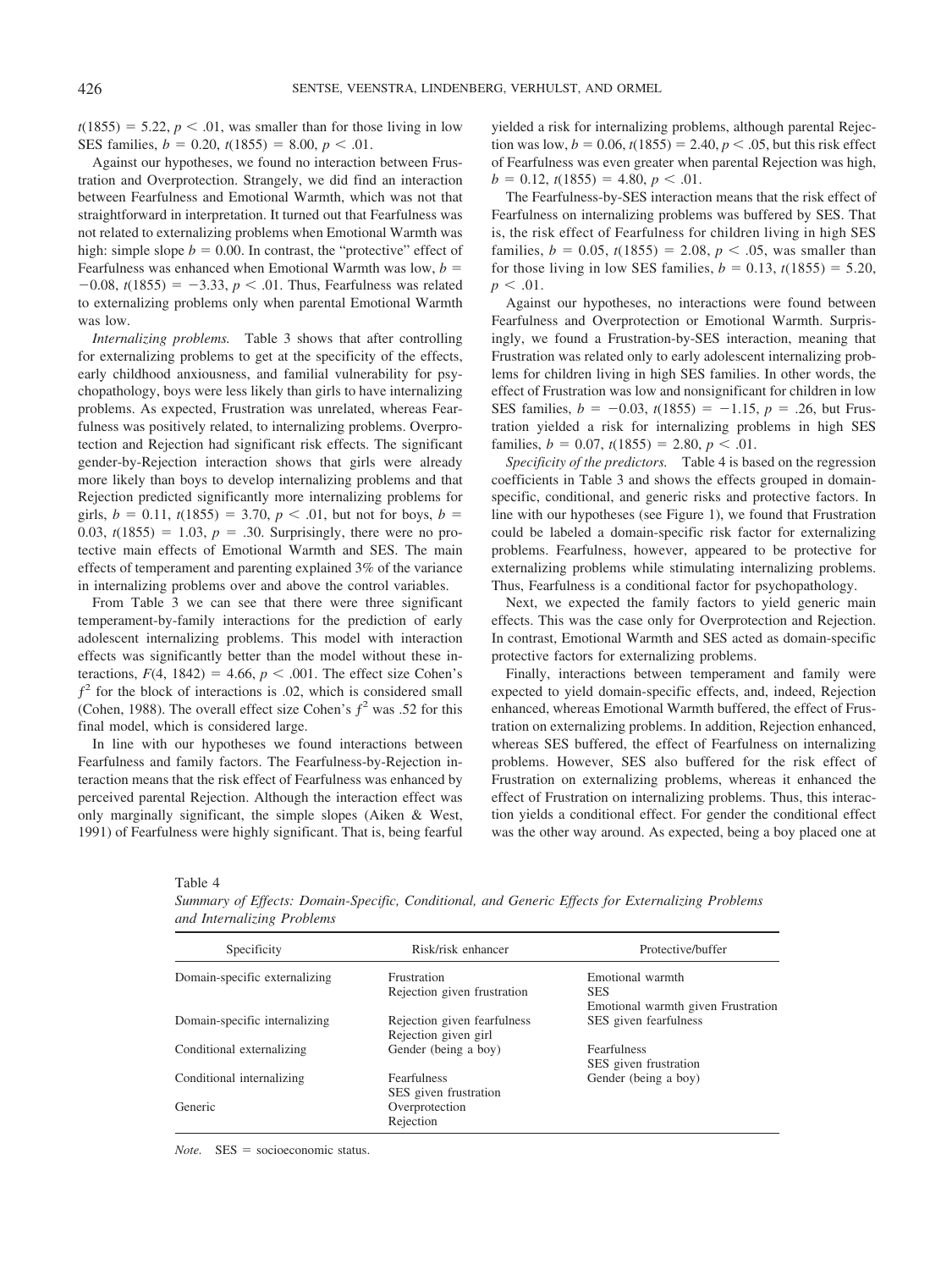risk for developing externalizing problems while protecting for the development of internalizing problems.

# Discussion

The findings of the current study underline the interplay between temperament and characteristics of the social environment in understanding, preventing, and intervening in the development of psychopathology. Our expectations about the relationship between temperament and the family environment are summarized in Figure 1. First, we found that family factors can have riskbuffering and risk-enhancing effects for a problematic temperament and the development of psychopathology. We extended previous research on this topic by examining both externalizing and internalizing problems while controlling for each other, for familial vulnerability, and for former problem behavior. Second, we wanted to order gender, temperament, and family factors in a descriptive way that may prove useful for future research. The resulting categorization of the effects of gender, temperament, and family and their interactions in domain-specific, conditional, and generic risks and protective factors shows that it is highly relevant to distinguish between predictors of externalizing problems and predictors of internalizing problems.

Using a goal-framing approach, we generated hypotheses on the direction and specificity of the effects of temperament and family factors. We argued that via a vicious circle of thwarted goals (autonomy and belongingness) and the resulting aggressiveness, frustration would lead to externalizing problems, and that via thwarted goals (autonomy and belongingness) and the resulting withdrawal, fearfulness would lead to internalizing problems. Results were consistent with our hypothesis on the domain-specific effect of frustration. For fearfulness, however, this study showed that its effect is conditional rather than domain specific. That is, in addition to findings of other studies that fearfulness is a risk factor specifically for internalizing problems (Caspi et al., 1995; Eisenberg et al., 2000; Ormel et al., 2005; Rothbart & Bates, 1998), the present study showed a small but significant protective effect for externalizing problems. This might be due to the fact that we analyzed pure measures of externalizing and internalizing problems, that is, after controlling for comorbidity of problems to get at the specificity of the effects. Fearfulness means worrying and unpleasant affect related to the anticipation of distress, and as we hypothesized, this behavior is likely to contribute to withdrawal but unlikely to contribute to aggressiveness. It now turns out that fearfulness can even protect against externalizing problems.

Next we hypothesized that family factors could either buffer or enhance the temperamental risk effects on psychopathology. In line with results of other studies, we found indeed that children react differently to the same family factors, depending on their temperament (Belsky et al., 1998; Kochanska, Aksan, & Joy, 2007; Paterson & Sanson, 1999; Thomas & Chess, 1977; Van Leeuwen et al., 2004; Wills, Sandy, Yaeger, & Shinar, 2001). We expected interactions between fearfulness and family factors to be domain specific for internalizing problems because of the hypothesized domain-specific main effect of fearfulness. In line with this expectation, the present study showed that parental rejection enhanced the risk effect of fearfulness, whereas SES buffered against this effect. In addition, on the basis of the domain-specific effect of frustration, we expected that interactions between frustration and

family factors would be domain specific as well. In line with this expectation, results showed that parental rejection enhanced, whereas emotional warmth and SES buffered, the effect of frustration on externalizing problems.

The temperament-by-family interactions we found for externalizing problems were in line with the cross-sectional results of Veenstra et al. (2006), partially on the same data. In that study it was also found that effects of frustration were buffered by SES and emotional warmth and enhanced by parental rejection. The results of the current study imply that these temperament-by-family interactions are strong predictors of externalizing behavior, as they were associated not only concurrently but also longitudinally. Apparently, children with a frustrated temperament are sensitive to family factors that either buffer (SES and emotional warmth) or enhance (rejection) the risk to develop externalizing problems. This fits with our theoretical explanation for frustration to yield a domain-specific risk.

We found two temperament-by-family interactions that went against our expectations. First, as expected, SES appeared to act as a strong protective factor and buffer (for children high on frustration) in the development of externalizing problems. However, the buffering effect of SES on frustration yielded a conditional instead of domain-specific effect, because this interaction was also (though reversely) related to internalizing problems. Although, as expected, there was no main effect of frustration on internalizing problems, the interaction means that under conditions of high SES, frustration is related to internalizing behavior. One might speculate that what is going on here is that parents from high SES families use more psychological than physical strategies for dealing with problematic behaviors in their children (Pinderhughes et al., 2000). This could lead to an increased emphasis of psychological problems when frustration leads to aggressive behavior of the child, shifting the burden to internalizing problems.

Although studies on temperament-by-family interactions and psychopathology have consistently ignored the possible effects of SES (see Veenstra et al., 2006, for an exception), the findings of the current study show that SES is an important factor to consider within the family environment in addition to parenting styles. Future studies would do well to explore the effects of SES on the development of psychopathology more thoroughly, such as whether the three indicators that make up the factor SES education, occupation, and family income— have the same predictive value for externalizing problems.

Second, in contrast to our expectations, we found an interaction between fearfulness and emotional warmth for externalizing problems. It appeared that fearfulness was relatively protective for externalizing problems only when parental emotional warmth was low and not when children perceived high emotional warmth in their parents. It might be the case that those children who are extremely fearful get little emotional warmth because they are so withdrawn and refrain from externalizing behavior for the same reason. This might be an interesting effect to study in future research.

Surprisingly, despite its main effects on both internalizing and externalizing problems, we found no risk-enhancing effects of parental overprotection. We argued that overprotection is most directly related to the need for autonomy, because parents who are overprotective are characterized by intrusive behavior and anxiety for the child's safety. This parental behavior would hinder a child's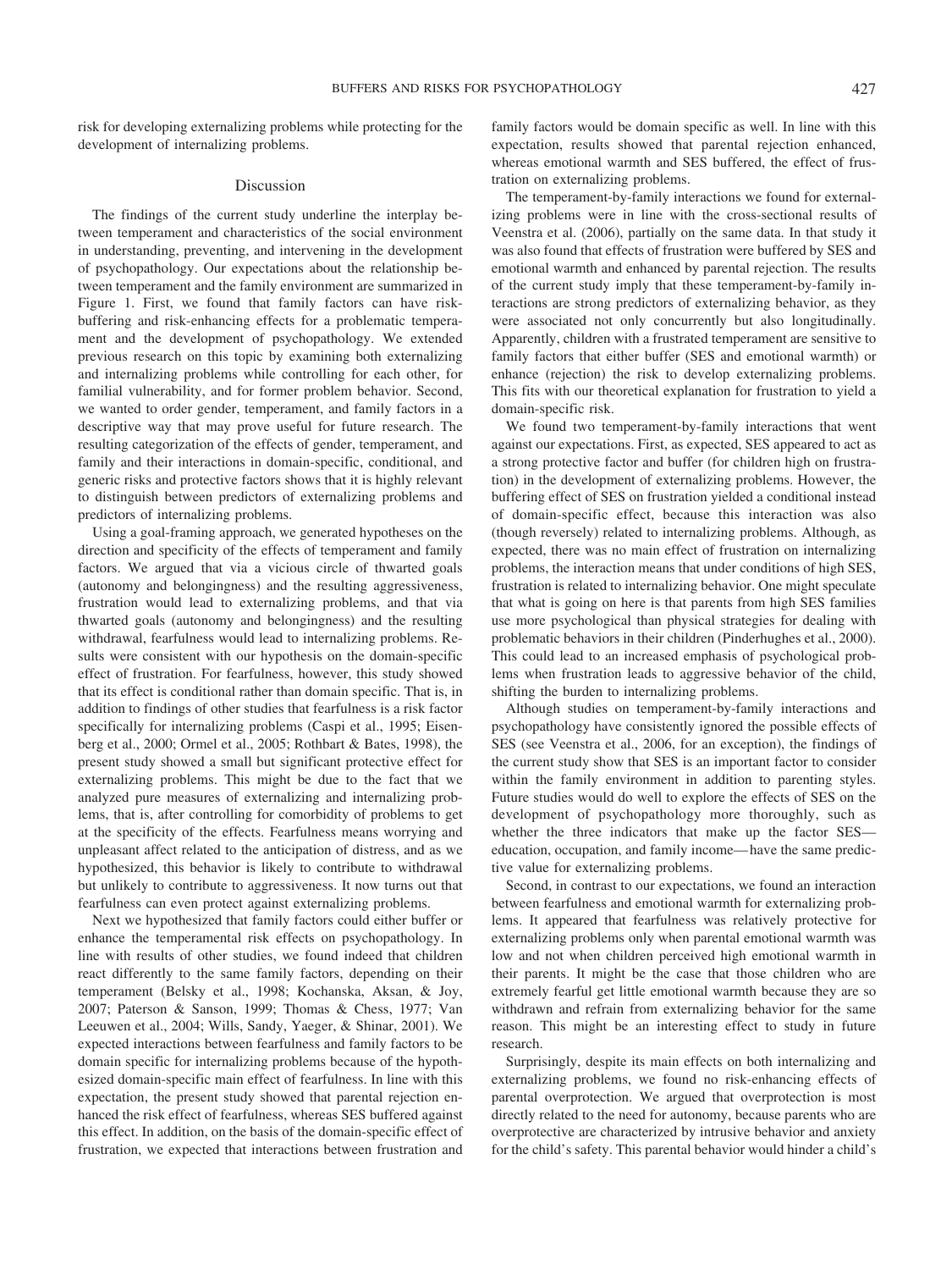development of a sense of autonomy and independence. The need for autonomy is especially salient in adolescence because of other major changes such as biological maturation. But despite their children's biological maturation, parents still set rules and exert control over them. Antisocial behavior in this period is often seen as adolescents' strategy to deal with this so-called maturity gap (Agnew, 2003; Moffitt, 1993). However, the present study was conducted with early adolescents  $(M \text{ age} = 13.55 \text{ years})$ , and therefore the need for autonomy may not be as strong as it is with older adolescents. In short, in a sample of older adolescents, overprotection may well have a risk-enhancing effect. Again, future research might clarify this issue.

The current study has major strengths compared with previous research in this area. First, we examined both temperament and family factors, with the focus on temperament-by-family interactions. Moreover, we extended the family factors by taking into account not only parenting dimensions, such as in most previous temperament-by-environment studies (e.g., parental control; Kochanska, 1997), but also SES. In addition, by distinguishing between purely externalizing and purely internalizing problems (i.e., controlling for the co-occurrence of problems), we were able to examine which predictors yielded domain-specific or conditional effects and which predictors related to psychopathology in general. Finally, we were fortunate to conduct this study within a large group of young adolescents, a somewhat understudied age group in the area of temperament-by-family interactions and psychopathology. Owing to TRAILS, we will be able to replicate and extend the current study in this group of adolescents during their transition into adulthood.

Next to these strengths, several limitations should be mentioned. First, our data were based on questionnaires. It can be argued that observational measures capture more reliable, objective information, but in this large group of participants  $(n = 2,149)$  it was practically impossible to gather observational data. Moreover, we believe that it is important to have experienced or perceived temperament and parenting instead of purely objective measures. For instance, parental rejection will have a negative effect on children's outcomes, especially when these children experience rejection by their parents. Second, predictors and outcomes were partly based on the same informants, namely, the parent and the child. This could have led to shared method variance. However, the risk of inflated associations is less present in the current study compared with studies that use data from only one informant and one wave. Third, although we used data from a longitudinal design, we did not control for psychopathology (or externalizing and internalizing problems) measured at Time 1 (or the first wave). We made this choice because the time span between the first and second wave was relatively short with regard to the development of psychopathology. Consequently, the psychopathology measures of the two waves are highly correlated with little variance left to explain. Instead, we used data on early childhood behavior problems as control variables. These data predate the parenting measures by a long time and thus strengthened our assumption that in the present study parenting is a cause rather than a consequence of child behavior. Finally, we used a goal-framing approach to generate testable hypotheses and to explain our results, although we did not measure the underlying mechanism concerning goal pursuit directly. Other studies, however, have provided clear evidence for the link between (thwarted) goal pursuit regarding fundamental

needs (for autonomy and belongingness) and the development of psychopathology (e.g., Assor, Roth, & Deci, 2004; Baumeister, DeWall, Ciarocco, & Twenge, 2005; Twenge, Baumeister, DeWall, Ciarocco, & Bartels, 2007; Twenge, Baumeister, Tice, & Stucke, 2001).

To conclude, the current study shows that to understand and subsequently prevent maladaptive behavior, it is important to take into account the interplay between persons and their socializing environment. Because the social environment outside the family context becomes increasingly important for adolescents (e.g., Buehler, 2006; Vitaro, Brendgen, & Wanner, 2005), future research may extend the socializing environment to factors outside the family context, such as peers, school, and neighborhood. In addition, the present study shows that factors such as fearfulness may protect against developing externalizing problems while promoting the development of internalizing problems, implying that results of studies on psychopathology should be interpreted with great caution. Therefore, it would be highly recommendable for future research to examine the specificity of predictors. Although the current study shows that predictors of externalizing and internalizing problems differ and consequently that the focus should be on domain-specific risks and buffers, many children show a mixture of externalizing and internalizing problems (Zoccolillo, 1992). Therefore, general risks and buffers of psychopathology are important to detect as well. Finally, for a deeper understanding of the mechanism involved in buffering and risk enhancing, it may be important to investigate more directly the possibly inhibiting or reinforcing effects of both temperament and socializing environment on a child's ability to pursue certain goals (see Van der Zee & Perugini, 2006).

## References

- Achenbach, T. M. (1991a). *Manual for the Child Behavior Checklist/4 –18 and 1991 profile*. Burlington: University of Vermont.
- Achenbach, T. M. (1991b). *Manual for the Youth Self-Report and 1991 profile.* Burlington: University of Vermont.
- Achenbach, T. M., McConaughy, S. H., & Howell, C. T. (1987). Child/ adolescent behavioral and emotional problems: Implications of crossinformant correlations for situational specificity. *Psychological Bulletin, 101,* 213–232.
- Agnew, R. (2003). An integrated theory of the adolescent peak in offending. *Youth & Society, 34,* 263–299.
- Aiken, L. S., & West, S. G. (1991). *Multiple regression: Testing and interpreting interactions.* Newbury Park, CA: Sage.
- Allen, J. P., Insabella, G., Porter, M. R., Smith, F. D., Land, D., & Phillips, N. (2006). A social-interactional model of the development of depressive symptoms in adolescence. *Journal of Consulting and Clinical Psychology, 74,* 55– 65.
- Assor, A., Roth, G., & Deci, E. L. (2004). The emotional costs of parents' conditional regard: A self-determination theory analysis. *Journal of Personality, 72,* 47– 88.
- Bates, J. E., Pettit, G. S., Dodge, K. A., & Ridge, B. (1998). Interaction of temperamental resistance to control and restrictive parenting in the development of externalizing behavior. *Developmental Psychology, 34,* 982–995.
- Baumeister, R. F., DeWall, C. N., Ciarocco, N. J., & Twenge, J. M. (2005). Social exclusion impairs self-regulation. *Journal of Personality and Social Psychology, 83,* 589 – 604.
- Baumeister, R. F., & Leary, M. R. (1995). The need to belong: Desire for interpersonal attachments as a fundamental human motivation. *Psychological Bulletin, 117,* 497–529.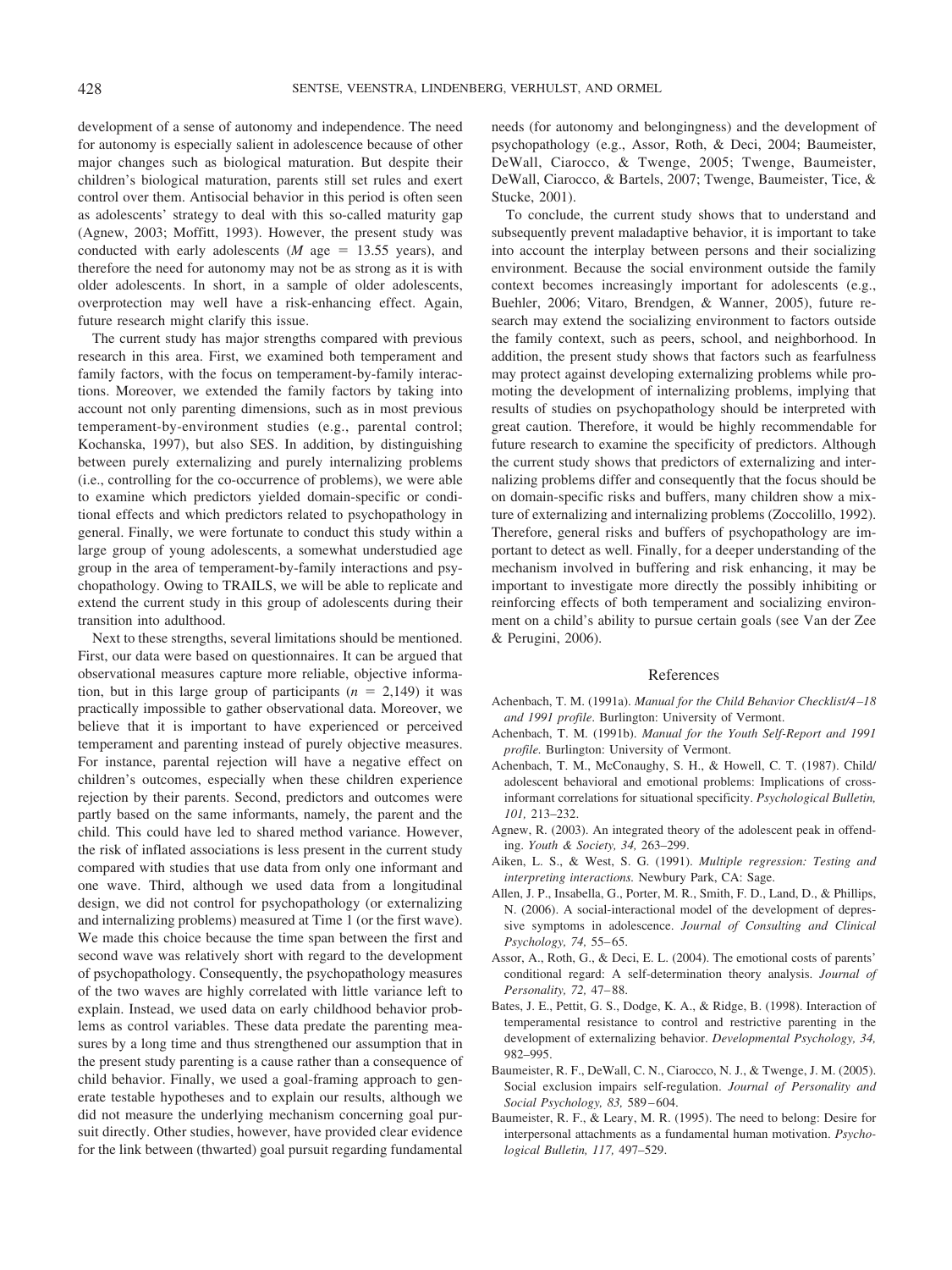- Belsky, J. (1997). Variation in susceptibility to environmental influence: An evolutionary argument. *Psychological Inquiry, 8,* 182–186.
- Belsky, J., Hsieh, K. H., & Crnic, K. (1998). Mothering, fathering, and infant negativity as antecedents of boys' externalizing problems and inhibition at age 3 years: Differential susceptibility to rearing experience? *Development and Psychopathology, 10,* 301–319.
- Broidy, L. M., Nagin, D. S., Tremblay, R. E., Bates, J. E., Brame, B., & Dodge, K. A. (2003). Developmental trajectories of childhood disruptive behaviors and adolescent delinquency: A six-site, cross-national study. *Developmental Psychology, 39,* 222–245.
- Bronfenbrenner, U. (1986). Ecology of the family as a context for human development: Research perspectives. *Developmental Psychology, 22,* 723–742.
- Buehler, C. (2006). Parents and peers in relation to early adolescent problem behavior. *Journal of Marriage and the Family, 68,* 109 –124.
- Caspi, A., Henry, B., McGee, R. O., Moffitt, T. E., & Silva, P. A. (1995). Temperamental origins of child and adolescent behavior problems: From age three to age fifteen. *Child Development*, 66, 55-68.
- Chirkov, V., Ryan, R. M., Kim, Y., & Kaplan, U. (2003). Differentiating autonomy from individualism and independence: A self-determination theory perspective on internalization of cultural orientations and wellbeing. *Journal of Personality and Social Psychology, 84,* 97–110.
- Cohen, J. (1988). *Statistical power analysis for the behavioral sciences* (2nd ed.). Hillsdale, NJ: Erlbaum.
- Costello, E. J., Compton, S. N., Keeler, G., & Angold, A. (2003). Relationships between poverty and psychopathology: A natural experiment. *Journal of the American Medical Association, 290,* 2023–2029.
- Deci, E. L., & Ryan, R. M. (2000). The "what" and "why" of goal pursuits: Human needs and the self-determination of behavior. *Psychological Inquiry, 11,* 227–268.
- De Winter, A. F., Oldehinkel, A. J., Veenstra, R., Brunnekreef, J. A., Verhulst, F. C., & Ormel, J. (2005). Evaluation of non-response bias in mental health determinants and outcomes in a large sample of preadolescents. *European Journal of Epidemiology, 20,* 173–181.
- Dijkstra, J. K., Lindenberg, S., & Veenstra, R. (2007). Same-gender and cross-gender peer acceptance and peer rejection and their relation to bullying and helping among preadolescents: Comparing predictions from gender-homophily and goal-framing approaches. *Developmental Psychology, 43,* 1377–1389.
- Eisenberg, N., Fabes, R. A., Guthrie, I. K., & Reiser, M. (2000). Dispositional emotionality and regulation: Their role in predicting quality of social functioning. *Journal of Personality and Social Psychology, 78,* 136 –157.
- Ellis, L. K. (2002). *Individual differences and adolescent psychosocial development.* Unpublished doctoral dissertation, University of Oregon.
- Emond, A., Ormel, J., Veenstra, R., & Oldehinkel, A. J. (2007). Preschool behavioral and social-cognitive problems as predictors of (pre)adolescent disruptive behavior. *Child Psychiatry and Human Development, 38,* 221–236.
- Frick, P. J., & Morris, A. S. (2004). Temperament and developmental pathways to conduct problems. *Journal of Clinical Child and Adolescent Psychology, 33,* 54 – 68.
- Ganzeboom, H. B. G., & Treiman, D. J. (1996). Internationally comparable measures of occupational status for the 1988 International Standard Classification of Occupations. *Social Science Research, 25,* 201–239.
- Hasebe, Y., Nucci. L., & Nucci, M. S. (2004). Parental control of the personal domain and adolescents' symptoms of psychopathology: A cross-national study in the United States and Japan. *Child Development, 75,* 815– 828.
- Jarvinen, D. W., & Nicholls, J. G. (1996). Adolescents' social goals, beliefs about the causes of social success, and satisfaction in peer relations. *Developmental Psychology, 32,* 435– 441.
- Keiley, M. K., Bates, J. E., Dodge, K. A., & Pettit, G. S. (2000). A cross-domain growth analysis: Externalizing and internalizing behaviors

during 8 years of childhood. *Journal of Abnormal Child Psychology, 28,* 161–179.

- Keiley, M. K., Lofthouse, N., Bates, J. E., Dodge, K. A., & Pettit, G. S. (2003). Differential risks of covarying and pure components in mother and teacher reports of externalizing and internalizing behavior across ages. *Journal of Abnormal Child Psychology, 31,* 267–283.
- Kochanska, G. (1997). Multiple pathways to conscience for children with different temperaments: From toddlerhood to age 5. *Developmental Psychology, 33,* 228 –240.
- Kochanska, G., Aksan, N., & Joy, M. E. (2007). Children's fearfulness as a moderator of parenting in early socialization: Two longitudinal studies. *Developmental Psychology, 43,* 222–237.
- Lengua, L. J. (2006). Growth in temperament and parenting as predictors of adjustment during children's transition to adolescence. *Developmental Psychology, 42,* 819 – 832.
- Leve, L. D., Kim, H. K., & Pears, K. C. (2005). Childhood temperament and family environment as predictors of internalizing and externalizing trajectories from ages 5 to 17. *Journal of Abnormal Child Psychology, 33,* 505–520.
- Lindenberg, S. (2001). Social rationality versus rational egoism. In J. Turner (Ed.), *Handbook of sociological theory* (pp. 635-668). New York: Kluwer Academic/Plenum.
- Lindenberg, S. (2006). Prosocial behavior, solidarity, and framing processes. In D. Fetchenhauer, A. Flache, A. P. Buunk, & S. Lindenberg (Eds.), *Solidarity and prosocial behavior: An integration of sociological* and psychological perspectives (pp. 23–44). New York: Springer.
- Loeber, R., & Stouthamer-Loeber, M. (1986). Family factors as correlates and predictors of juvenile conduct problems and delinquency. *Crime and Justice: A Review of Research, 7,* 29 –149.
- Markus, M. T., Lindhout, I. E., Boer, F., Hoogendijk, T. H. G., & Arrindell, W. A. (2003). Factors of perceived parental rearing styles: The EMBU-C examined in a sample of Dutch primary school children. *Personality and Individual Differences, 34,* 503–519.
- Mistry, R. S., Vandewater, E. A., Huston, A. C., & McLoyd, V. C. (2002). Economic well-being and children's social adjustment: The role of family process in an ethnically diverse low-income sample. *Child Development, 73,* 935–951.
- Moffitt, T. E. (1993). Adolescence-limited and life-course-persistent antisocial behavior: A developmental taxonomy. *Psychological Review, 100,* 674 –701.
- Morris, A. S., Silk, J. S., Steinberg, L., Sessa, F. M., Avenevoli, S., & Essex, M. J. (2002). Temperamental vulnerability and negative parenting as interacting predictors of child adjustment. *Journal of Marriage* and the Family, 64, 461-471.
- Muris, P., Meesters, C., & van Brakel, A. (2003). Assessment of anxious rearing behaviors with a modified version of "Egna Minnen Beträffande Uppfostran" questionnaire for children. *Journal of Psychopathology and Behavioral Assessment, 25,* 229 –237.
- Nieboer, A., Lindenberg, S., Boomsma, A., & Van Bruggen, A. C. (2005). Dimensions of well-being and their measurement: The SPF-IL scale. *Social Indicators Research, 73,* 313–353.
- Oldehinkel, A. J., Hartman, C. A., De Winter, A. F., Veenstra, R., & Ormel, J. (2004). Temperament profiles associated with internalizing and externalizing problems in preadolescence. *Development and Psychopathology, 16,* 421– 440.
- Oldehinkel, A. J., Veenstra, R., Ormel, J., De Winter, A. F., & Verhulst, F. C. (2006). Temperament, parenting, and depressive symptoms in a population sample of preadolescents. *Journal of Child Psychology and Psychiatry, 47,* 684 – 695.
- Ormel, J., Oldehinkel, A. J., Ferdinand, R. F., Hartman, C. A., De Winter, A. F., Veenstra, R., et al. (2005). Internalizing and externalizing problems in adolescence: General and dimension-specific effects of familial loadings and preadolescent temperament traits. *Psychological Medicine, 35,* 1825–1835.